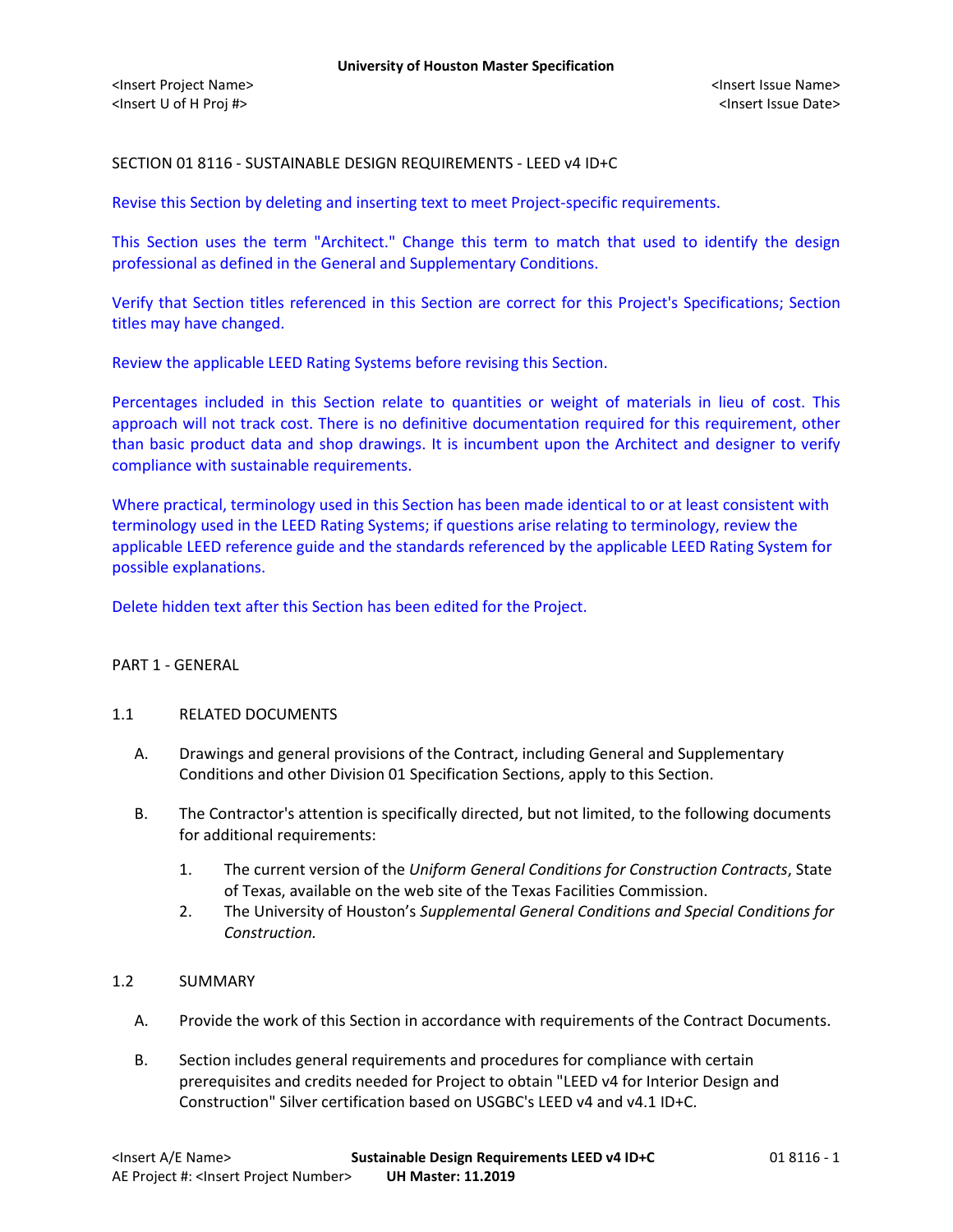<Insert Project Name> <Insert Issue Name> <Insert U of H Proj #> <Insert Issue Date>

- 1. Specific requirements for LEED are also included in other Sections.
- 2. Some LEED prerequisites and credits needed to obtain LEED certification depend on product selections and may not be specifically identified as LEED requirements. Compliance with requirements needed to obtain LEED prerequisites and credits may be used as one criterion to evaluate substitution requests and comparable product requests.
- 3. A copy of the LEED Project checklist is attached at the end of this Section for information only.
	- a. Some LEED prerequisites and credits needed to obtain the indicated LEED certification depend on Architect's design and other aspects of Project that are not part of the Work of the Contract.
- 4. Some LEEDv4 credits may be substituted for LEEDv4.1 credit criteria. These have been identified in the checklist, and language has been incorporated throughout the documents to reflect the revised criteria for those specific credit substitutions.

# 1.3 DEFINITIONS

# Retain terms that remain after this Section has been edited for a project.

- A. LEED: USGBC's "LEED Version 4 for Interior Design and Construction."
	- 1. Definitions that are a part of "LEED Version 4 and v4.1 for Interior Design and Construction" (LEED v4 and v4.1 ID+C) apply to this Section.
- B. LEED Project Administrator: Responsible for administration of LEED Certification Application.
- C. Chain-of-Custody Certificates: Certificates signed by manufacturers certifying that wood used to make products was obtained from forests certified by an FSC-accredited certification body to comply with FSC STD-01-001. Certificates shall include evidence that manufacturer is certified for chain of custody by an FSC-accredited certification body. A chain-of- custody certification is not required by distributors of a product that is individually labeled with the Forest Stewardship Council logo and manufacturer's chain of custody number. Chain of Custody certification requirements are determined by Forest Stewardship Council Chain of Custody Standard 40-004 v2-1.
- D. Composite Wood (also referred to as 'Engineered Wood'): Examples of Composite Wood are: particleboard; flake-board; plywood; fiberboard; MDF; agrifiber products; millwork substrates; flooring substrates; equipment backboards; door cores.
- E. Forest Stewardship Council (FSC) Certified Content: Permanently installed wood content that has been harvested in accordance from forests certified by an FSC-accredited certification body to comply with FSC STD-01-001, "FSC Principles and Criteria for Forest Stewardship." Recycled wood fiber that qualifies as contributing to MR Credit 4 (Recycled Content) is excluded from FSC Certified Content.
- F. Regional Materials: Materials that have been extracted, harvested, or recovered, as well as manufactured, within 100 miles (160 km) of Project site. If only a fraction of a product or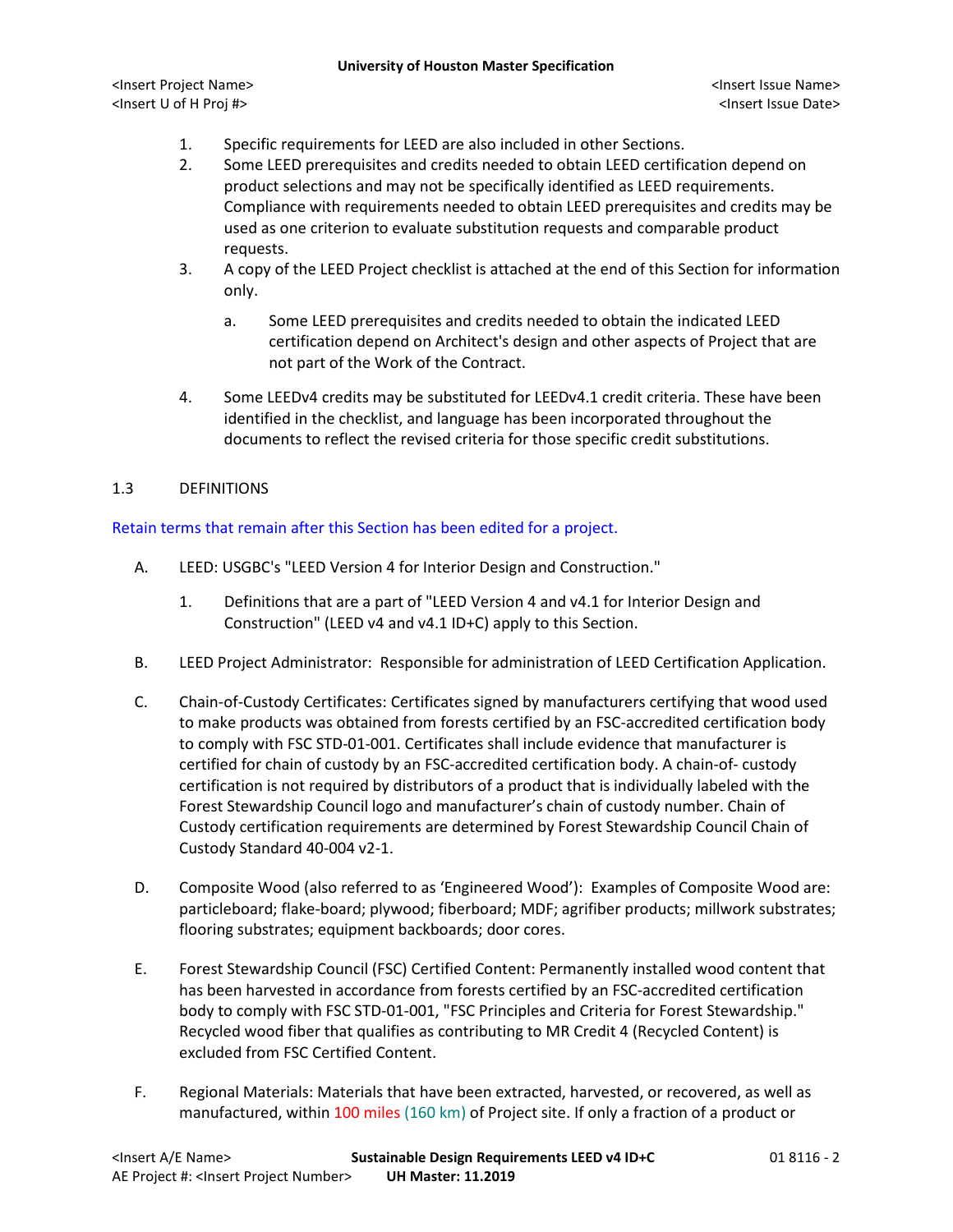material is extracted/harvested/recovered and manufactured locally, then only that percentage (by weight) shall contribute to the regional value.

G. Volatile Organic Compounds (VOC's): A carbon compound that vaporizes at normal room temperatures.

Note that LEED uses the term "preconsumer" rather than "postindustrial." Also note that when manufacturers and trade associations use the term "postindustrial" it often includes spills, scraps, and damaged and surplus materials that are fed back into the same manufacturing process and that these materials are not considered recycled content by the LEED Rating Systems.

- H. Recycled Content: The recycled content value of a material assembly shall be determined by weight. The recycled fraction of the assembly is then multiplied by the cost of assembly to determine the recycled content value.
	- 1. "Postconsumer" material is defined as waste material generated by households or by commercial, industrial, and institutional facilities in their role as end users of the product, which can no longer be used for its intended purpose.
	- 2. "Preconsumer" material is defined as material diverted from the waste stream during the manufacturing process. Excluded is reutilization of materials, such as rework, regrind, or scrap, generated in a process and capable of being reclaimed within the same process that generated it.

### 1.4 PREINSTALLATION MEETINGS

A. Preinstallation Conference: Conduct conference at [**Project site**] <**Insert location**>. Review LEED requirements and action plans for meeting requirements.

### 1.5 ADMINISTRATIVE REQUIREMENTS

- A. Contractor's Responsibilities:
	- 1. Respond to questions and requests from Architect and the USGBC regarding LEED credits that are the responsibility of the Contractor, that depend on product selection or product qualities, or that depend on Contractor's procedures until the USGBC has made its determination on the Project's LEED certification application. Document responses as informational submittals.
- B. LEED Status Meetings:
	- 1. LEED Compliance Officer, Architect and Owner's Representative will conduct regularly scheduled meetings to review Project Status. These may be conducted concurrently with other Project Meetings required by Division 01 Section "Project Management and Coordination."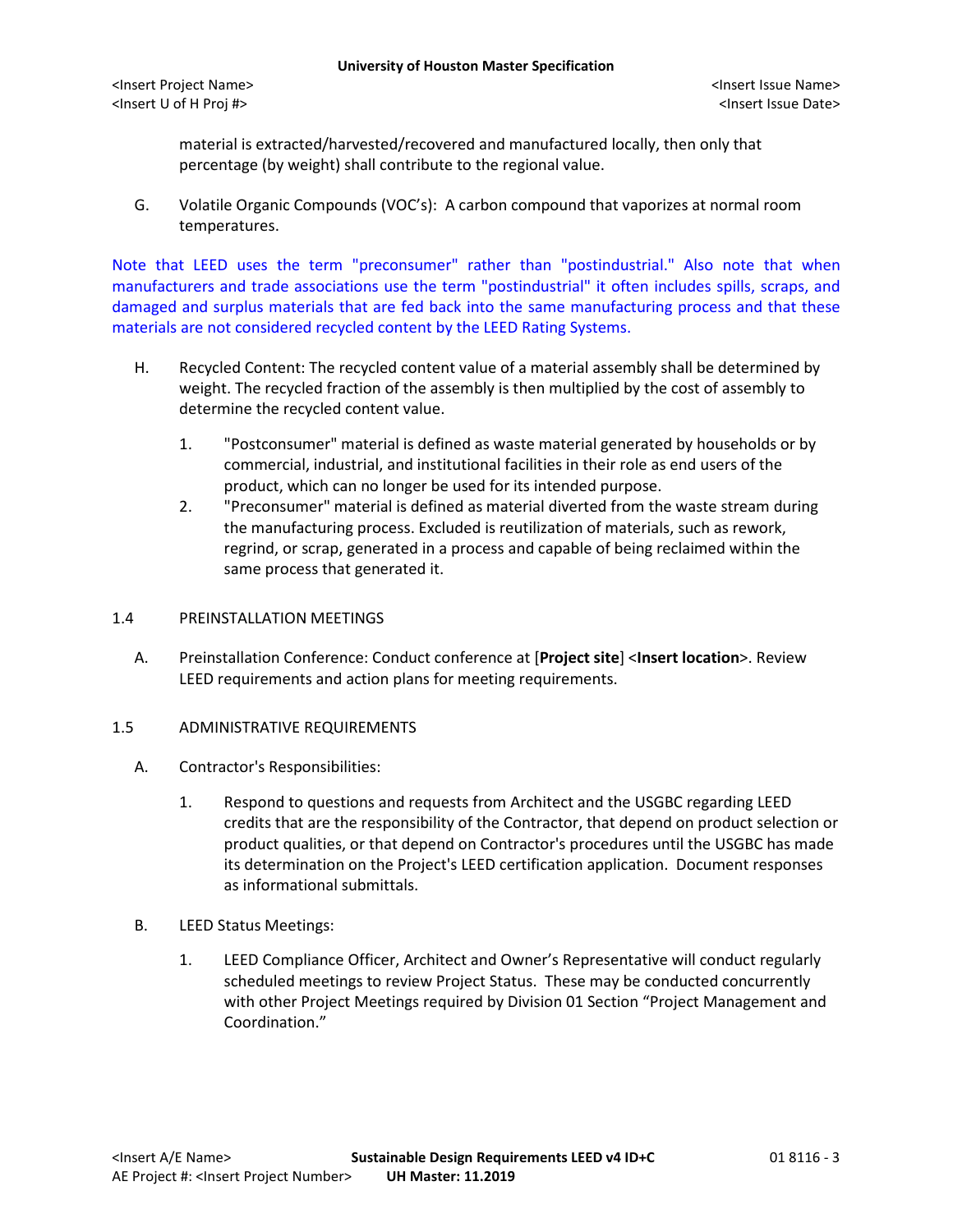## 1.6 ACTION SUBMITTALS

Requirements in this article assume that product data and cost information are submitted to Architect who then either fills out the LEED online forms or forwards the submittals to Owner to fill out the forms. Submittals include documentation needed to verify compliance with LEED requirements, so that Architect or Owner can be assured when filling out the online forms that requirements have been met. Although the USGBC's LEED reference guides do not specifically identify who can certify compliance, submittals could be deleted if requirements in this Section are revised to require Contractor to fill out the online forms and to notify Architect or Owner as they are completed.

- A. General: Refer to the LEED scorecard, technical sections of the Specifications and this Section for responsibilities regarding documentation. The Architect will review documentation before it is submitted to LEED online.
	- 1. The Contractor and other LEED team members are responsible for online documentation of construction related information required for LEED compliance.
	- 2. Submit additional sustainable design submittals required by other Specification Sections.
	- 3. Maintain copies of LEED compliance submittals for confirmation of compliance at Project completion.

### Retain first paragraph below if separate sustainable design submittals are required.

- B. Sustainable design submittals are in addition to other submittals, but shall be processed at the same time as other submittals are processed.
	- 1. If submitted item(s) are identical to that submitted to comply with other requirements, include separate, additional copy(ies) with other submittal as a record copy of compliance with indicated LEED requirements instead of separate sustainable design submittal. Mark additional copy "sustainable design submittal."

Submittals in "Sustainable Design Documentation Submittals" Paragraph below may be necessary to verify compliance with indicated LEED prerequisites and credits. Additional submittals may be required in other Sections.

- C. Sustainable Design Documentation Action Submittals: Review technical Sections of the specifications and provide the following documentation pertinent to the Work of those Sections:
	- 1. Environmental product declarations complying with LEED requirements.
	- 2. Documentation for products that comply with LEED requirements for multi-attribute optimization.
		- a. Include documentation for regional materials, indicating location and distance from Project of material manufacturer and point of extraction, harvest, or recovery for each raw material and costs of regional materials.
	- 3. Sustainability reports for products that comply with LEED requirements for raw material and source extraction reporting.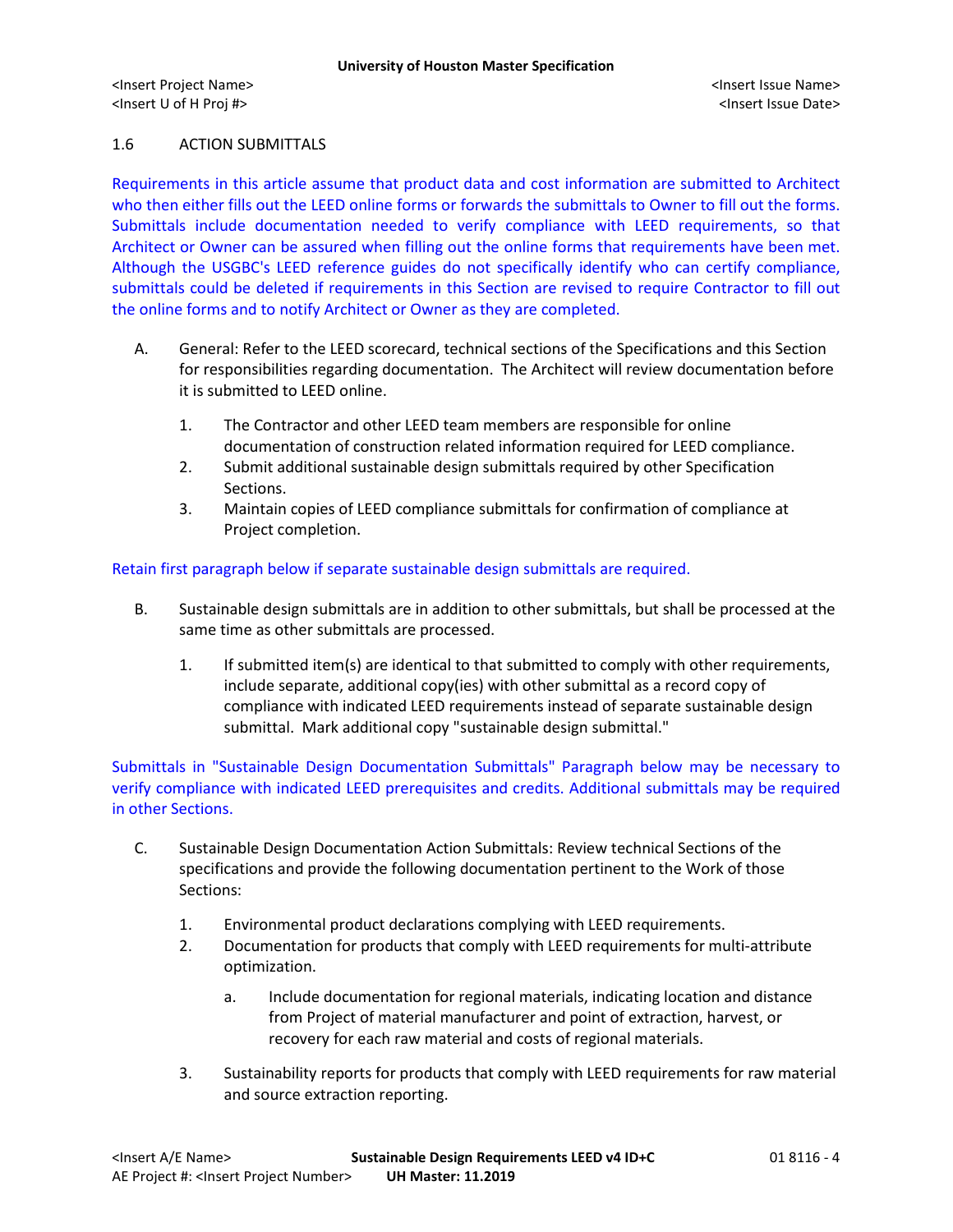- 4. Documentation for products that comply with LEED requirements for leadership extraction practices. Include the following:
	- a. Product data and certification letter from product manufacturers, indicating participation in an extended producer responsibility program and statement of costs.
	- b. Product data and certification for bio-based materials, indicating that they comply with requirements. Include statement of costs.
	- c. Product data and chain-of-custody certificates for products containing certified wood. Include statement of costs.
	- d. Receipts for salvaged and refurbished materials used for Project, indicating sources and costs.
	- e. Product data and certification letter from product manufacturers, indicating percentages by weight of postconsumer and preconsumer recycled content for products having recycled content. Include statement of costs.
	- f. Documentation for regional materials, indicating location and distance from Project of material manufacturer and point of extraction, harvest, or recovery for each raw material and costs of regional materials.
- 5. Material ingredient reports for products that comply with LEED requirements for material ingredient reporting.
- 6. Documentation for products that comply with LEED requirements for material ingredient optimization.
- 7. Documentation for products that comply with LEED requirements for product manufacturer supply chain optimization.
	- a. Include documentation for regional materials, indicating location and distance from Project of material manufacturer and point of extraction, harvest, or recovery for each raw material and costs of regional materials.
- 8. Documentation complying with Division 01 Section "Construction Waste Management and Disposal."

The three paragraphs, and associated subparagraphs, below are based on requiring all materials in a category to comply with the minimum requirements. An alternative is the budget method. If the budget method is used, add a submittal showing calculations.

- 9. Indoor Environmental Quality, Low Emitting Materials: Building Products must be tested and compliant with the California Department of Public-Health (CDPH) Standard Method V1.2-2017, using the applicable exposure scenario.
	- a. Product data for adhesives and sealants used inside the weatherproofing system, indicating VOC content and laboratory test reports showing compliance with requirements for low-emitting materials.
	- b. Product data for paints and coatings used inside the weatherproofing system, indicating VOC content and laboratory test reports showing compliance with requirements for low-emitting materials.
	- c. Laboratory test reports for flooring, indicating compliance with requirements for low-emitting materials.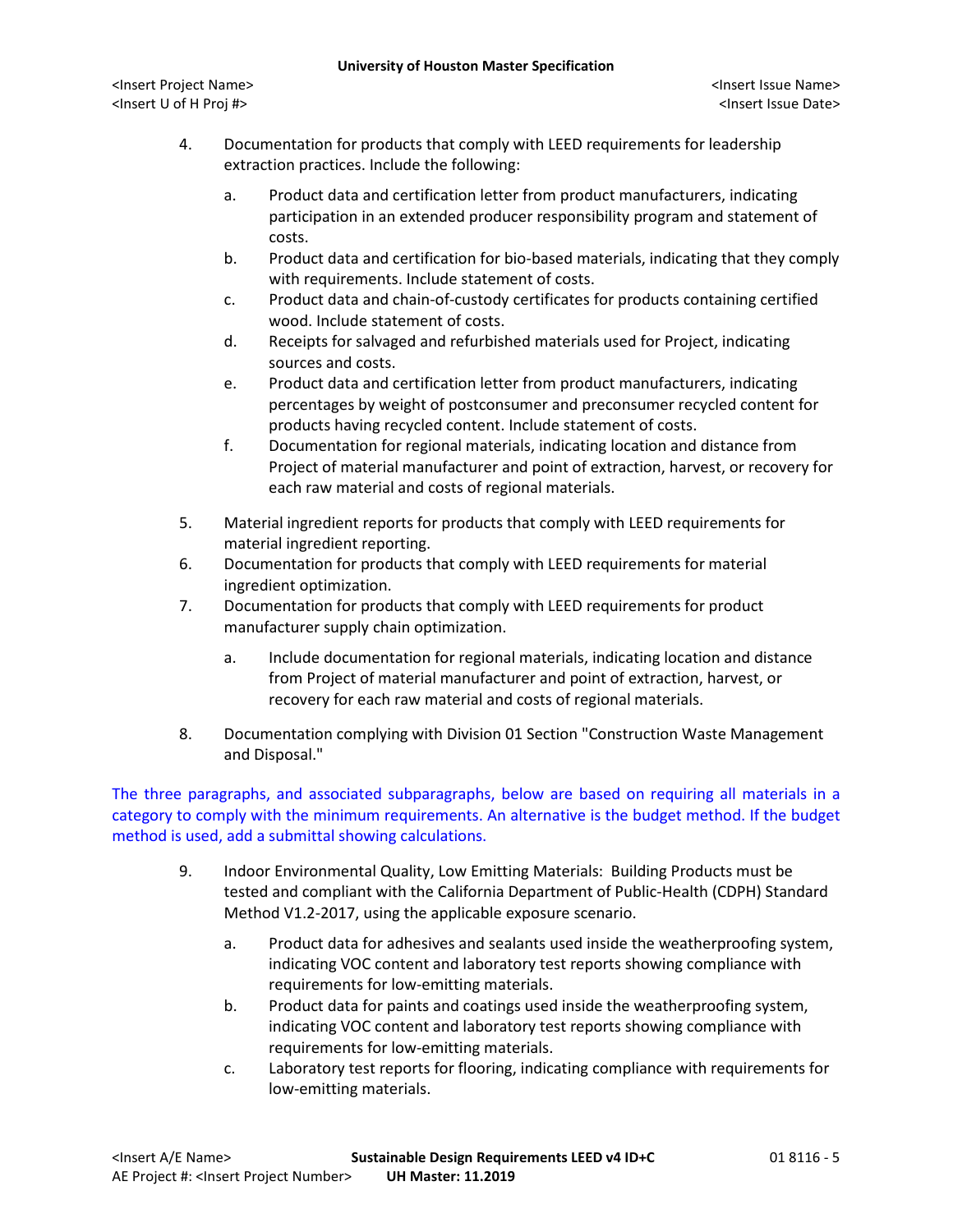- d. Laboratory test reports for products containing composite wood or agrifiber products or wood glues, indicating compliance with requirements for lowemitting materials.
- e. Laboratory test reports for ceilings, walls, and thermal insulation, indicating compliance with requirements for low-emitting materials.
- f. Laboratory test reports for furniture, indicating compliance with requirements for low-emitting materials.
- 10. Construction Indoor-Air-Quality (IAQ) Management:
	- a. Construction indoor-air-quality (IAQ) management plan.
	- b. Product data for temporary filtration media.
	- c. Product data for filtration media used during occupancy.
	- d. Construction Documentation: Six photographs at three different times during the construction period, along with a brief description of the SMACNA approach employed, documenting implementation of the IAQ management measures, such as protection of ducts and on-site stored or installed absorptive materials.

Delete "IAQ Assessment" Subparagraph below if using Owner-engaged IAQ testing to obtain Credit EQ 114.

11. IAQ Assessment:

Retain first two subparagraphs below if using building air flush-out procedures.

- a. Signed statement describing the building air flush-out procedures, including the dates when flush-out was begun and completed and statement that filtration media was replaced after flush-out.
- b. Product data for filtration media used during flush-out and during occupancy.

Retain subparagraph below if using Contractor-engaged IAQ testing.

- c. Report from testing and inspecting agency, indicating results of IAQ testing and documentation showing compliance with IAQ testing procedures and requirements.
- 1.7 INFORMATIONAL SUBMITTALS
	- A. Qualifications Data: For LEED Compliance Officer.
	- B. Project Materials Cost Data: Provide statement indicating total cost for materials used for Project and cost items that comply with sustainable requirements specified, for work included under technical sections of the work. Costs exclude labor, overhead, and profit. Include breakout of costs for the following categories of items:
		- 1. Plumbing.
		- 2. Mechanical.
		- 3. Electrical.
		- 4. Specialty items, such as elevators and equipment.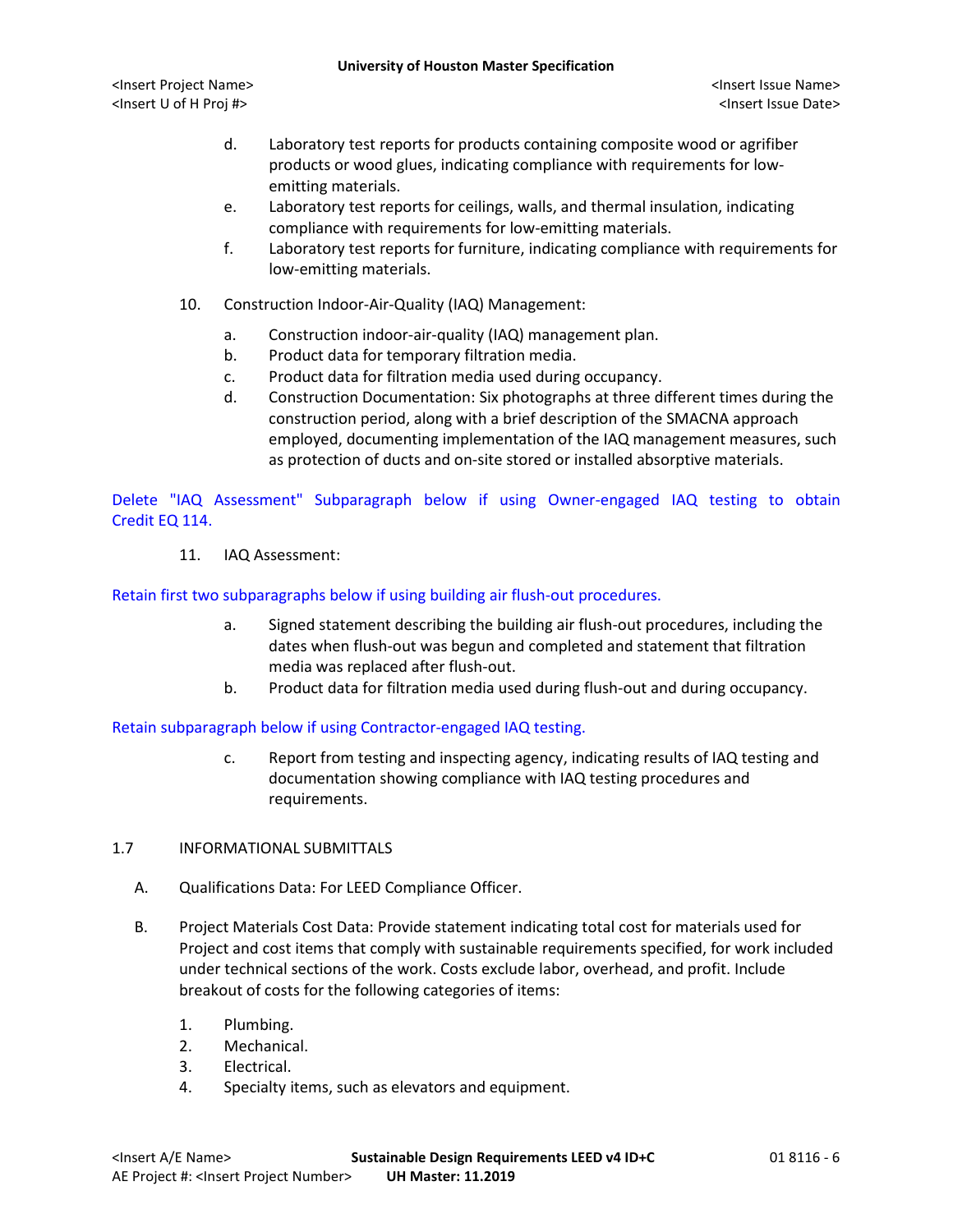5. Wood-based construction materials excluding components of mechanical, electrical, plumbing or specialty items such as elevators and equipment. Include statement indicating total material cost for all new, permanently-installed wood-based materials used for Project. Material costs exclude labor, equipment, overhead, and profit.

"Sustainable Design Action Plans" Paragraph below requires Contractor to make early submittals, indicating how certain LEED requirements will be met. This action can provide reassurance that Contractor understands the LEED requirements and can help to clear up misunderstandings before they become a bigger problem.

- C. Sustainable Design Action Plans: Provide preliminary submittals within 14 days of date established for [**commencement of the Work**] [**the Notice to Proceed**] [**the Notice of Award**] for products to be incorporated in the work of this project, that comply with the following requirements, indicating how the following requirements will be met:
	- 1. List of proposed products with specific type III Environmental Product Declarations (EPDs), USGBC approved program declaration or products with publicly available, critically reviewed life-cycle assessment conforming to ISO 14044 that have at least a cradle to gate scope.
	- 2. List of proposed products complying with requirements for multi-attribute optimization.
	- 3. List of proposed products complying with requirements for raw material and source extraction reporting. Submit Raw materials supplier corporate Sustainability Reports (CSRs); documenting responsible extraction; including extraction locations, long term ecologically responsible and use, commitment to reducing environmental harms from extraction and manufacturing processes and a commitment to meeting applicable standards or programs that address responsible sourcing criteria, as follows:
		- a. Submit manufacturers' self-declared reports
		- b. Submit third party verified corporate sustainability reports (CSR) using one of the following frameworks"
			- 1) Global Reporting Initiative (GRI) Sustainability Report
			- 2) Organization for Economic Co-operation and Development (OECD) Guidelines for Multinational Enterprises
			- 3) UN Global Compact
			- 4) ISO 26000
			- 5) USGBC approved program.
	- 4. List of proposed products complying with requirements for leadership extraction practices.
	- 5. List of proposed products complying with requirements for material ingredient reporting.
	- 6. List of proposed products complying with requirements for material ingredient optimization, at least one of the following:
		- a. GreenScreen V1.2 Benchmark: Third party report prepared by a licensed GreenScreen List Translator, or a full GreenScreen Assessment.
		- b. Cradle to Cradle: Manufacturer's published literature for the product bearing the Cradle to Cradle logo, with gold or platinum certification.
		- c. International Alternative Compliance Path REACH Optimization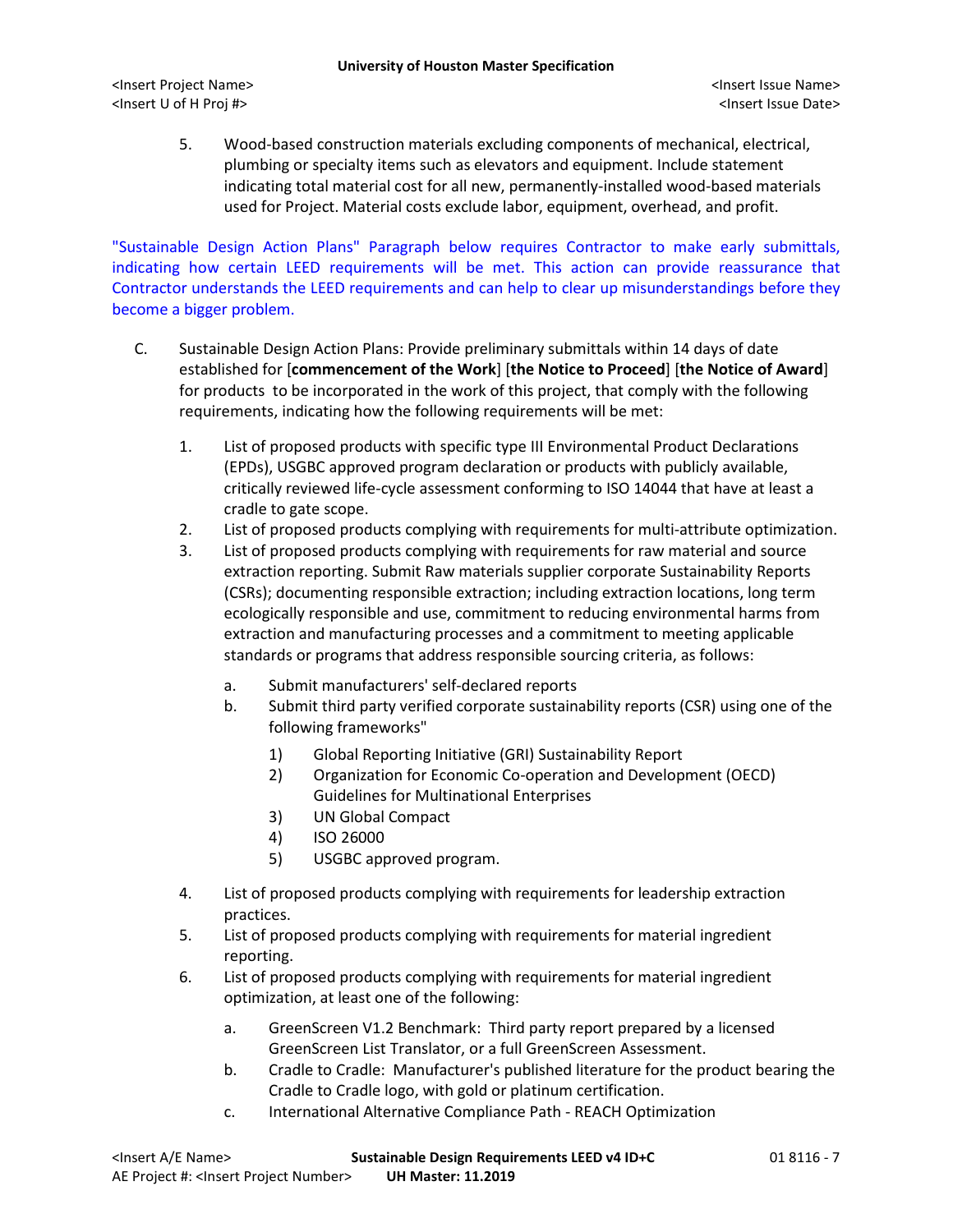- d. Declare: Manufacturer's completed Product Declaration Form
- e. Other programs approved by USGBC
- 7. List of proposed products complying with requirements for product manufacturer supply chain optimization. Submit documentation from manufacturers for products that go beyond material ingredient optimization as follows:
	- a. Are sourced from product manufacturers who engage in validated and robust safety, health, hazard, and risk programs which at a minimum document at least 99% (by weight) of the ingredients used to make the building product or building material, and
	- b. Are sourced from product manufacturers with independent third party verification of their supply chain that at a minimum verifies:
		- 1) Processes are in place to communicate and transparently prioritize chemical ingredients along the supply chain according to available hazard, exposure and use information to identify those that require more detailed evaluation
		- 2) Processes are in place to identify, document, and communicate information on health, safety and environmental characteristics of chemical ingredients
		- 3) Processes are in place to implement measures to manage the health, safety and environmental hazard and risk of chemical ingredients
		- 4) Processes are in place to optimize health, safety and environmental impacts when designing and improving chemical ingredients
		- 5) Processes are in place to communicate, receive and evaluate chemical ingredient safety and stewardship information along the supply chain
		- 6) Safety and stewardship information about the chemical ingredients is publicly available from all points along the supply chain.
- 8. List of products that comply with diversion goals specified in the waste management plan complying with Division 01 Section "Construction Waste Management and Disposal."
- 9. List of products that are required to comply with the Construction IAQ management plan.
- D. Sustainable Design Progress Reports: Concurrent with each Application for Payment, submit reports comparing actual construction and purchasing activities with sustainable design action plans.

## 1.8 QUALITY ASSURANCE

- A. Sustainable Design Program: The Contractor shall be responsible for implementing processes, programs, means and methods required to insure compliance with sustainable design requirements and objectives of the Contract Documents, including but not limited to the following:
	- 1. Reviewing and vetting submittals for technical sections with respect to compliance with Sustainable Design Requirements.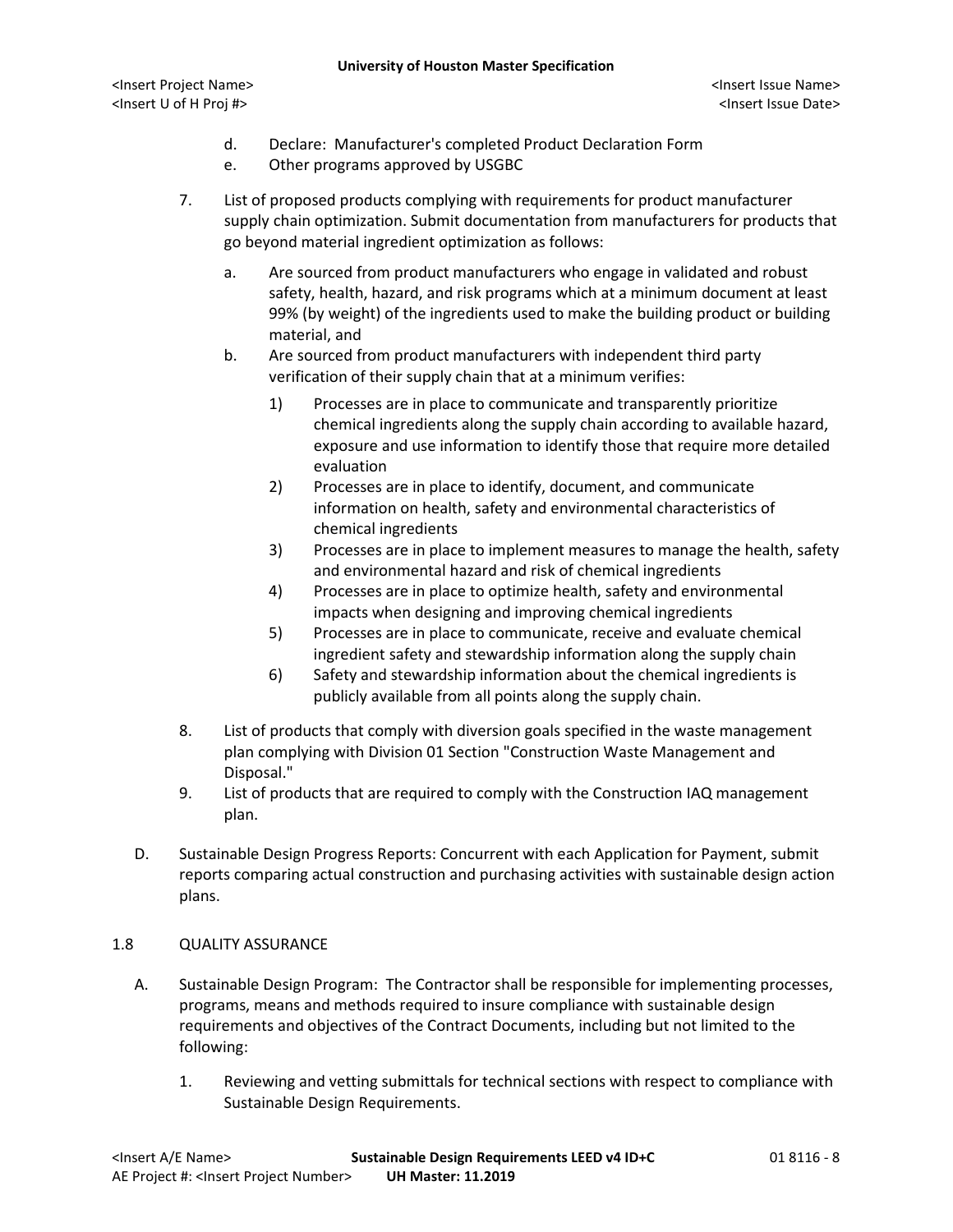<Insert Project Name> <Insert Issue Name> <Insert U of H Proj #> <Insert Issue Date>

- 2. Product and Execution requirements specified in various sections of the project specifications.
- 3. Proposed LEED credits that specifically address construction execution issues material reporting requirements and indoor air quality testing requirements.

Requiring that Contractor engage a LEED-accredited professional to coordinate LEED requirements may help avoid inadvertent errors that could jeopardize Project's LEED certification.

- B. LEED Compliance Officer: Engage an experienced LEED-accredited professional to coordinate LEED requirements.
	- 1. Qualifications: The LEED Compliance shall have experience with sustainable design issues related to the design and construction of projects of equal size and scope to this one, with at least two years of experience implementing the LEED rating system on other projects.
	- 2. Other Duties: The LEED Compliance Officer shall be assigned to manage construction administration of the Sustainable Design program, and may also manage the Waste Management and Construction Indoor Air Quality Programs.
- C. Responsibilities of Subcontractors: Each subcontractor shall coordinate LEED submittal requirements and process delivery of certifications and LEED substantiation documents through the Contractor's LEED Compliance Officer, who in turn will coordinate with the A/E Team.
- D. Responsibilities of the LEED Compliance Officer: The LEED Compliance Officer shall perform the following services:
	- 1. General: Take primary responsibility for organizing and managing the process of compiling requirements of the construction-related LEED credits for which each Subcontractor is responsible, including collecting and organizing the documentation required for the Architect's submission to the USGBC upon completion of the project.
	- 2. IAQ Program: Develop appropriate and comprehensive Construction Indoor Air Quality (IAQ) Management Plan, as required under the LEED Construction Indoor Air Quality Management Credit. The LEED Compliance Officer shall be responsible for implementing construction activity pollution prevention, verifying compliance, enforcing, and documenting implementation of the Construction IAQ Management Plan. Each Subcontractor shall comply with the requirements of this program.
	- 3. Construction Waste Management: Develop a Construction Waste Management Plan, as required under the LEED Construction Waste Management credit for diversion of waste from landfill. The Contractor shall be responsible for verifying compliance, enforcing and documenting implementation of the Construction Waste Management Plan.
	- 4. LEED Compliant Materials: Assist the Subcontractors in identifying and obtaining supporting documentation for products that satisfy the specified sustainable design and specified product requirements (for example, low VOC sealants and adhesives; recycled content; regionally extracted and manufactured materials, and other items listed in this Section). Each Subcontractor shall coordinate with the LEED Compliance Officer and provide documentation in a timely manner as required for filing by the A/E team.
	- 5. LEED Status Meetings: Assist the Architect in scheduling, conducting and distributing minutes of record the Architect takes at regularly scheduled LEED status meetings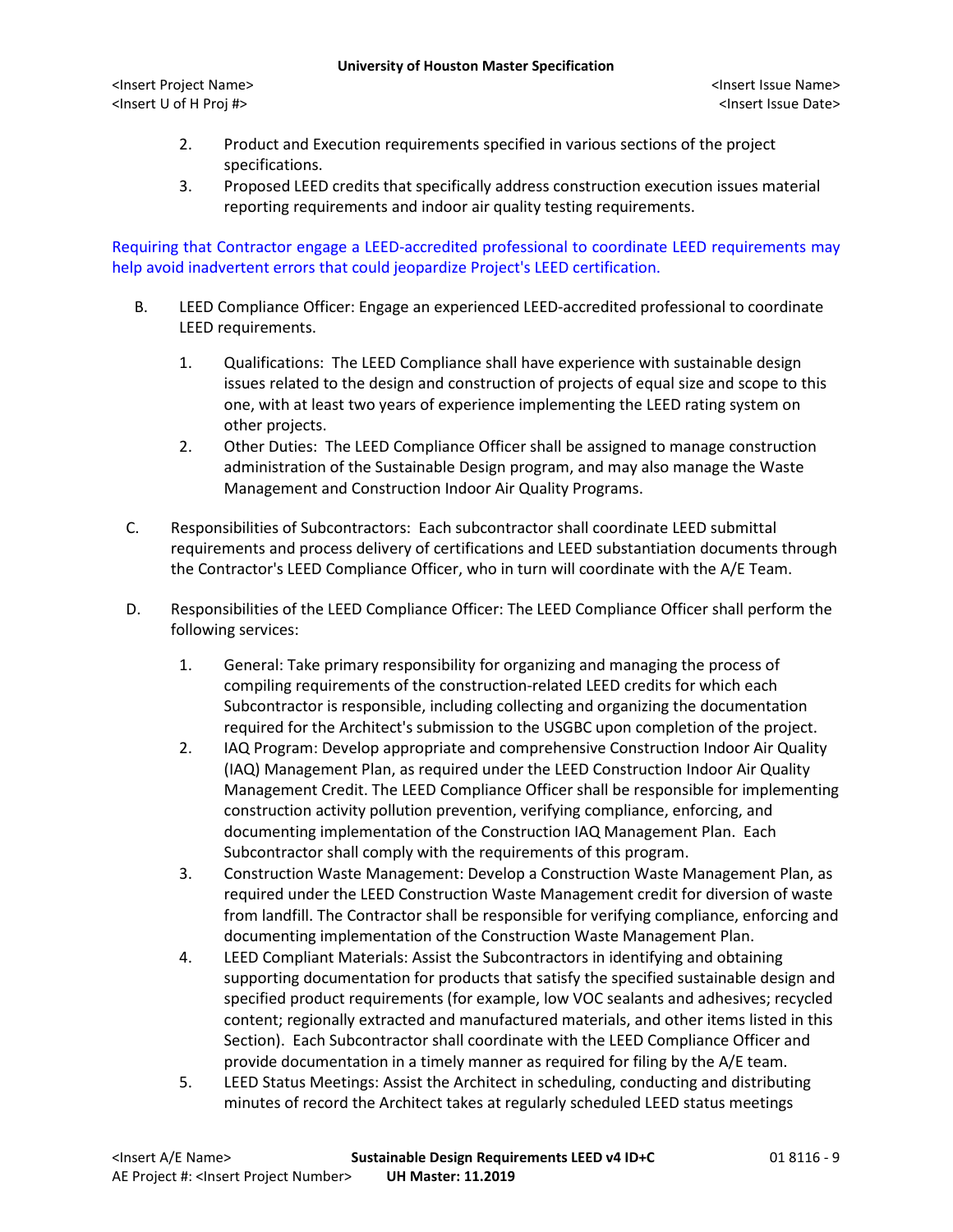consisting of members of the Contractor, Subcontractors, Architect, Commissioning Agent and the Owner.

- 6. Schedules and Tracking: Prepare schedules and tracking documentation for circulation to Contractor, Subcontractors, Architect, Commissioning Agent and the Owner for the purposes of organizing the sustainable design compliance responsibilities of each team member.
- 7. Observation and Inspection: Perform periodic on site observations and inspections of the work in progress in order to verify conformance with all required sustainable design requirements. These observations shall occur not less than once per week.
- 8. Documentation: Provide documentation content for the Architect's formal LEED submission documentation, as required by the US Green Building Council to verify conformance with the LEED rating system.
- E. The services described above (by the LEED Compliance Officer) shall not preclude nor substitute for the requirements of other dedicated sustainable design related services that the project may require or general construction supervision required on a full or part-time basis to verify.

## PART 2 - PRODUCTS

### 2.1 SUSTAINABLE DESIGN - PERFORMANCE CRITERIA:

- A. Performance criteria listed below represent overall project wide criteria. Individual sections of the Specifications contain specific thresholds selected by the Architect in order to comply with LEED credits targeted to achieve the LEED Silver certification level. The Contractor can vary from individually targeted percentages and thresholds stated in individual sections of the specifications, as long as the overall percentage for the LEED credit is achieved as required to provide a LEED v4 ID+C Silver certification level.
- B. Specific performance criteria for individual products and systems are listed in each of the technical sections. If product specific performance criteria cannot be met, the Contractor shall be responsible for providing alternative products which ensure that the overall project wide performance will still be achieved. All product substitutions must comply with requirements of Division 01 Section "Substitution Procedures".

## 2.2 MATERIALS

Usually retain first paragraph below when requirements for salvaged and refurbished materials, recycled content, bio-based materials, or certified wood are included in technical Sections. This will help ensure that credit requirements are met in the event that costs differ from Architect's estimates.

A. Provide products and procedures necessary to obtain LEED credits required in this Section. Although other Sections may specify some requirements that contribute to these LEED credits, the Contractor shall provide additional materials and procedures necessary to obtain LEED credits indicated.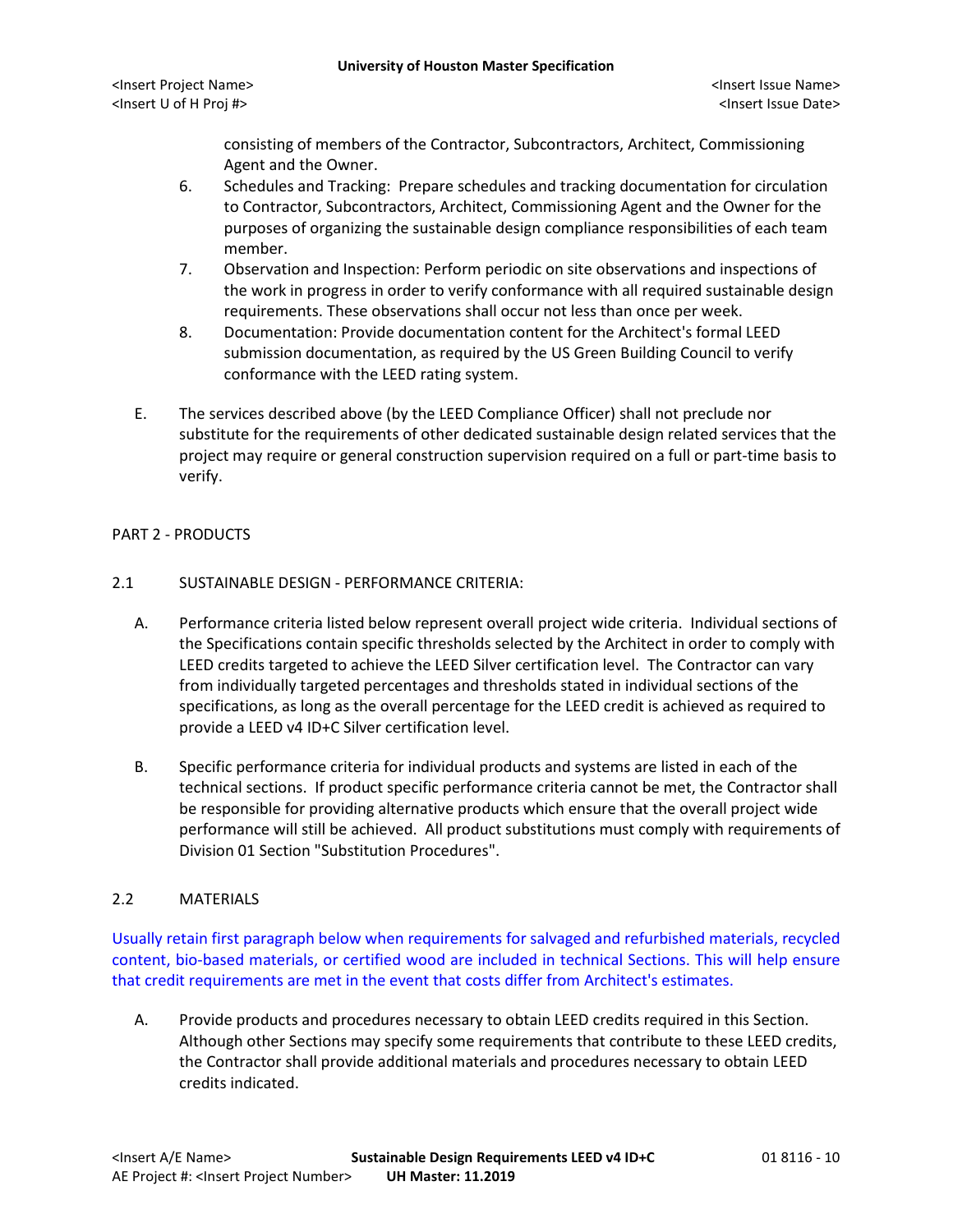- B. At least 20 different products from at least five different manufacturers shall have Environmental Product Declarations that comply with LEED requirements. Industry-wide (generic) Environmental Product Declarations shall be valued as one-half of a product.
- C. At least 50 percent, by cost, of the permanently installed products for the Project shall comply with LEED requirements for multi-attribute optimization.
- D. At least 10 different products from at least three different manufacturers shall have publically released reports that comply with LEED requirements for raw material source and extraction reporting. Self-declared reports by manufacturers shall be valued as one-half of a product.
- E. At least 10 different products from at least three different manufacturers shall comply with LEED requirements for material ingredient reporting.
- F. At least 25 percent, by cost, of the permanently installed products for the Project shall comply with LEED requirements for material ingredient optimization.
- G. At least 25 percent, by cost, of the permanently installed products for the Project shall comply with LEED requirements for product manufacturer supply chain optimization.

Retain first paragraph below and delete rest of paragraphs in this article if Contractor is responsible for complying with credit requirements for leadership extraction practices.

- H. Not less than 25 percent of building materials, by cost, shall comply with LEED requirements for leadership extraction practices.
	- 1. Structure and enclosure materials shall not be more than 30 percent, by cost, of the materials used to comply with this requirement.

One or more of "Extended Producer Responsibility Program," "Recycled Content," and "Certified Wood" paragraphs below can be retained and possibly supplemented by requirements in other Sections, for bio-based materials to comply with credit requirements for leadership extraction practices.

I. Extended Producer Responsibility Program: Not less than <**Insert number**> percent of building materials, by cost, shall be manufactured by a participant in an extended producer responsibility program.

"Recycled Content" Paragraph below is an alternative to requiring recycled content in the Specification Sections where such products are specified.

- J. Recycled Content: Building materials shall have recycled content such that postconsumer recycled content plus one-half of preconsumer recycled content for Project constitutes a minimum of <**Insert number**> percent of cost of materials used for Project.
	- 1. Cost of postconsumer recycled content plus one-half of preconsumer recycled content of an item shall be determined by dividing the weight of postconsumer recycled content plus one-half of preconsumer recycled content in the item by the total weight of the item and multiplying by cost of the item.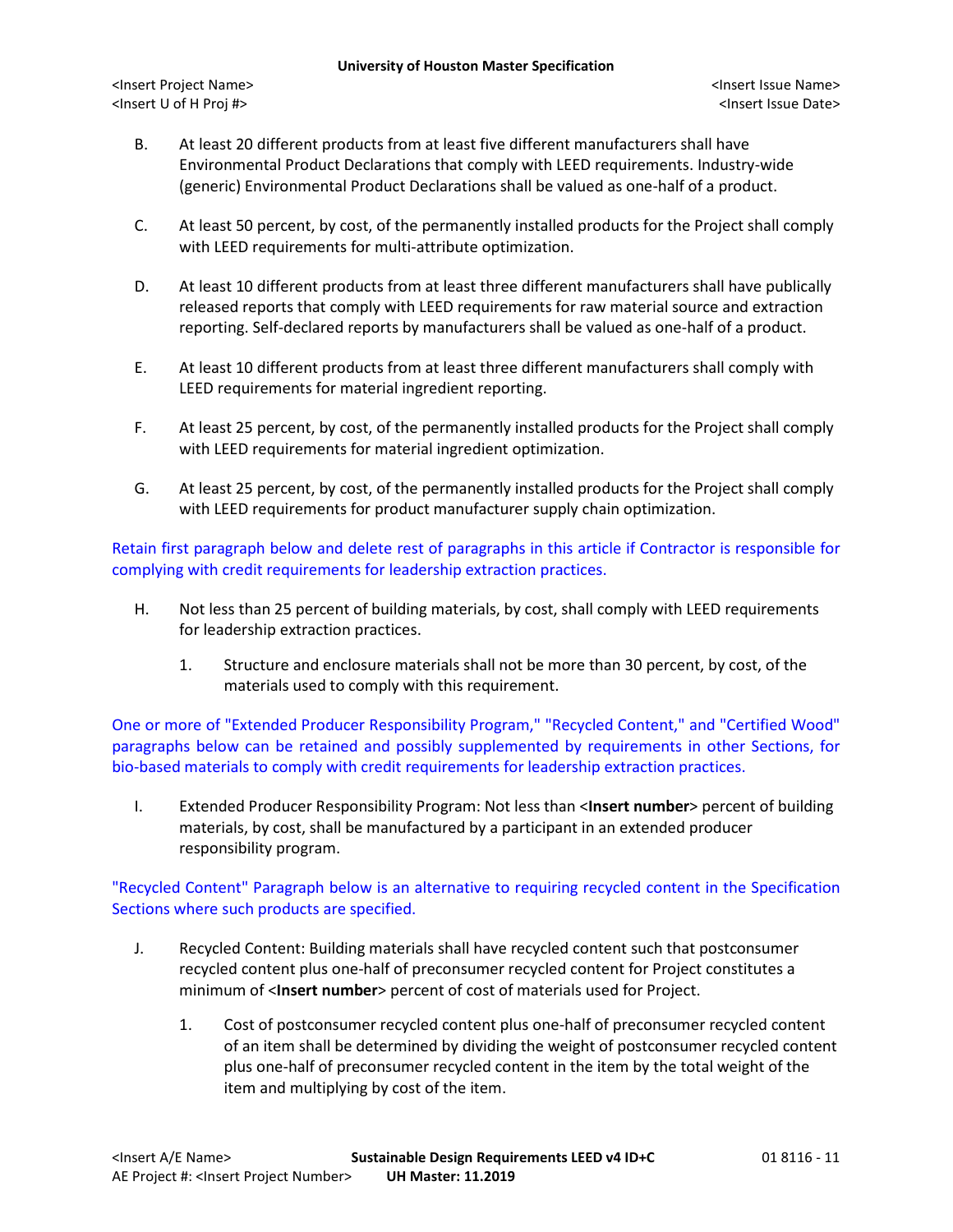2. Do not include [**furniture,-**]plumbing, mechanical and electrical components, and specialty items, such as elevators and equipment, in the calculation.

# "Certified Wood" Paragraph below is an alternative to requiring certified wood in the Specification Sections where wood products are specified.

- K. Certified Wood: Not less than [**50**] <**Insert number**> percent, by cost, of wood-based materials shall be produced from wood obtained from forests certified by an FSC-accredited certification body to comply with FSC STD-01-001, "FSC Principles and Criteria for Forest Stewardship." Organizations involved in manufacture of wood based products, shall comply with FSC-STD-40- 004 for product classification.
	- 1. Wood-based materials include, but are not limited to, the following materials when made from wood, engineered wood products, or wood-based panel products:
		- a. Rough carpentry.
		- b. Miscellaneous carpentry.
		- c. Heavy timber construction.
		- d. Wood decking.
		- e. Metal-plate-connected wood trusses.
		- f. Structural glued-laminated timber.
		- g. Finish carpentry.
		- h. Wood veneers.
		- i. Architectural woodwork.
		- j. Plywood.
		- k. Composite boards.
		- l. Packing crates, pallets, and boxes.
		- m. Wood paneling.
		- n. Wood doors **[and windows].**
		- o. Wood veneer wall covering.
		- p. Wood flooring.
		- q. Wood lockers.
		- r. Wood cabinets.

Furniture may be included, providing it is included as part of the Architect's scope of work.

s. Furniture.

## 2.3 LOW-EMITTING MATERIALS

- A. Insulations/Paints and Coatings/Adhesives and Sealants/Flooring shall comply with California Department of Public Health (CDPH) Standard Method V1.2-2017, using applicable exposure scenario.
	- 1. Manufacturer or 3rd party certification shall state the exposure scenario used to determine compliance.
	- 2. Claims of compliance for wet applied products shall state the amount applied in mass per surface area, also state the range of total VOCs after 14 days measured as specified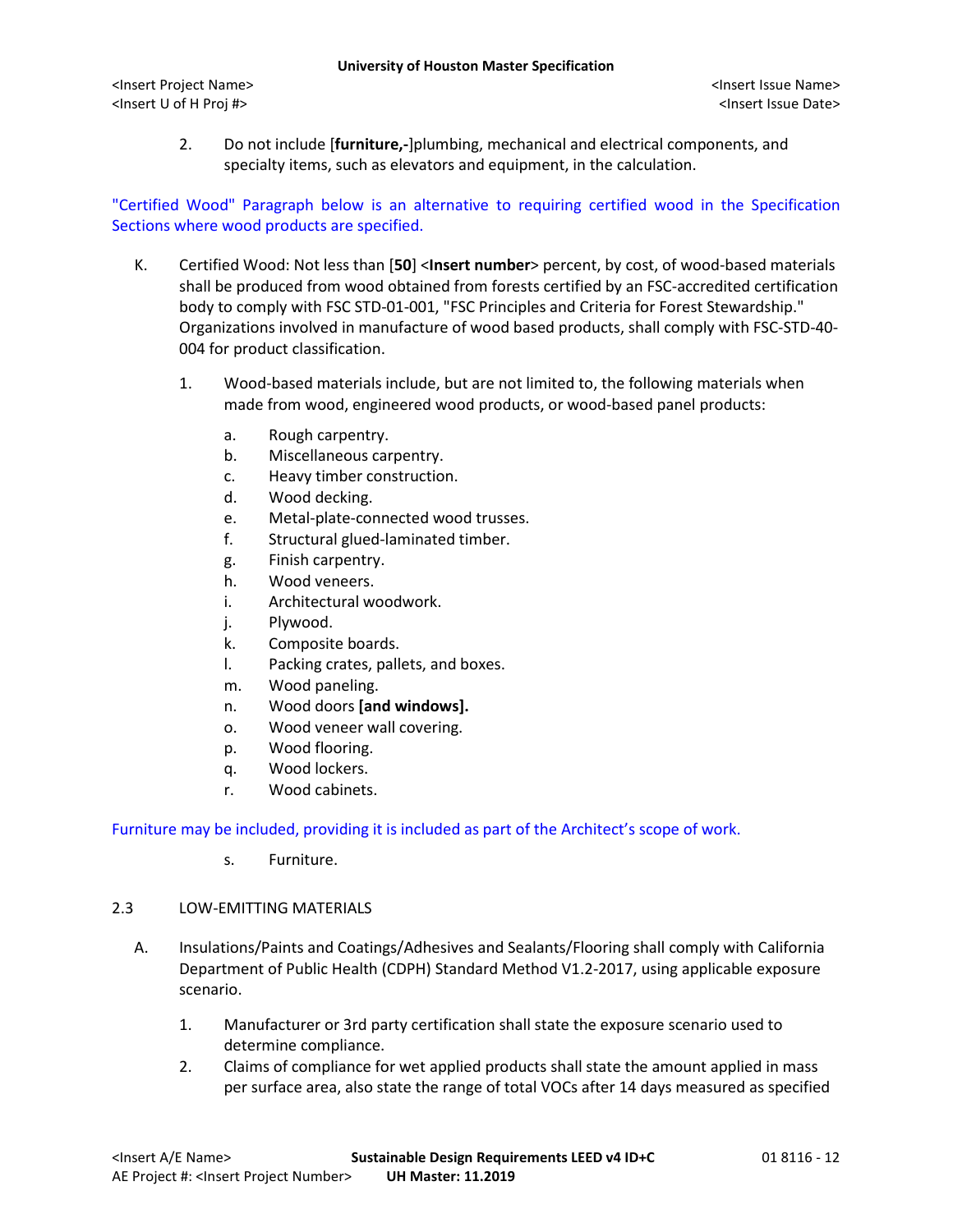in CDPH Standard method V1.2: 0.5mg/cubic meter or less; between 0.5 and 5 mg/cubic meter; or 5 mg/cu meter or more.

- B. Paints and Coatings: For field applications that are inside the weatherproofing system, paints and coatings shall comply with the requirements of the California Department of Public Health's "Standard Method for the Testing and Evaluation of Volatile Organic Chemical Emissions from Indoor Sources Using Environmental Chambers," v1.2-2017.
	- 1. VOC Limits for Architectural Coatings: Thinned to manufacturer's maximum thinning recommendation, excluding colorant added to tint bases. Per California Air Resources Board (ARB) "Suggested Control Measure for Architectural Coatings", approved Feb 8, 2007 and Rule 1113 "Architectural Coatings" amended 6/3/2011:
		- a. Flat Paints and Coatings: 50 g/L.
		- b. Non-flat Paints and Coatings: 50 g/L.
		- c. Dry-Fog Coatings: 150 g/L.
		- d. Primers, Sealers, and Undercoaters: 100 g/L.
		- e. Rust-Preventive Coatings: 100 g/L.
		- f. Zinc-Rich Industrial Maintenance Primers: 100 g/L.
		- g. Pretreatment Wash Primers: 420 g/L.
		- h. Clear Wood Finishes, Varnishes: 275 g/L.
		- i. Clear Wood Finishes, Lacquers: 275 g/L.
		- j. Floor Coatings: 50 g/L.
		- k. Shellacs, Clear: 730 g/L.
		- l. Shellacs, Pigmented: 550 g/L.
		- m. Stains: 100 g/L.
- C. Paints and Coatings: For field applications that are inside the weatherproofing system, 90 percent of paints and coatings by volume for emissions and 100% VOC content shall comply with the requirements of the California Department of Public Health's "Standard Method for the Testing and Evaluation of Volatile Organic Chemical Emissions from Indoor Sources Using Environmental Chambers."

Adhesives and sealants are required in many Specification Sections where, without being specifically mentioned, they may be specified only by the requirement to install products according to manufacturer's written instructions. For this reason, it is probably best to retain both "Adhesives and Sealants" paragraphs below if this credit is required.

- D. Adhesives and Sealants: For field applications that are inside the weatherproofing system, paints and coatings shall comply the requirements of the California Department of Public Health's "Standard Method for the Testing and Evaluation of Volatile Organic Chemical Emissions from Indoor Sources Using Environmental Chambers," v1.2-2017.
- E. Adhesives and Sealants: For field applications that are inside the weatherproofing system, 90 percent of adhesives and sealants (by volume) shall comply with the emissions requirements of the California Department of Public Health's "Standard Method for the Testing and Evaluation of Volatile Organic Chemical Emissions from Indoor Sources Using Environmental Chambers."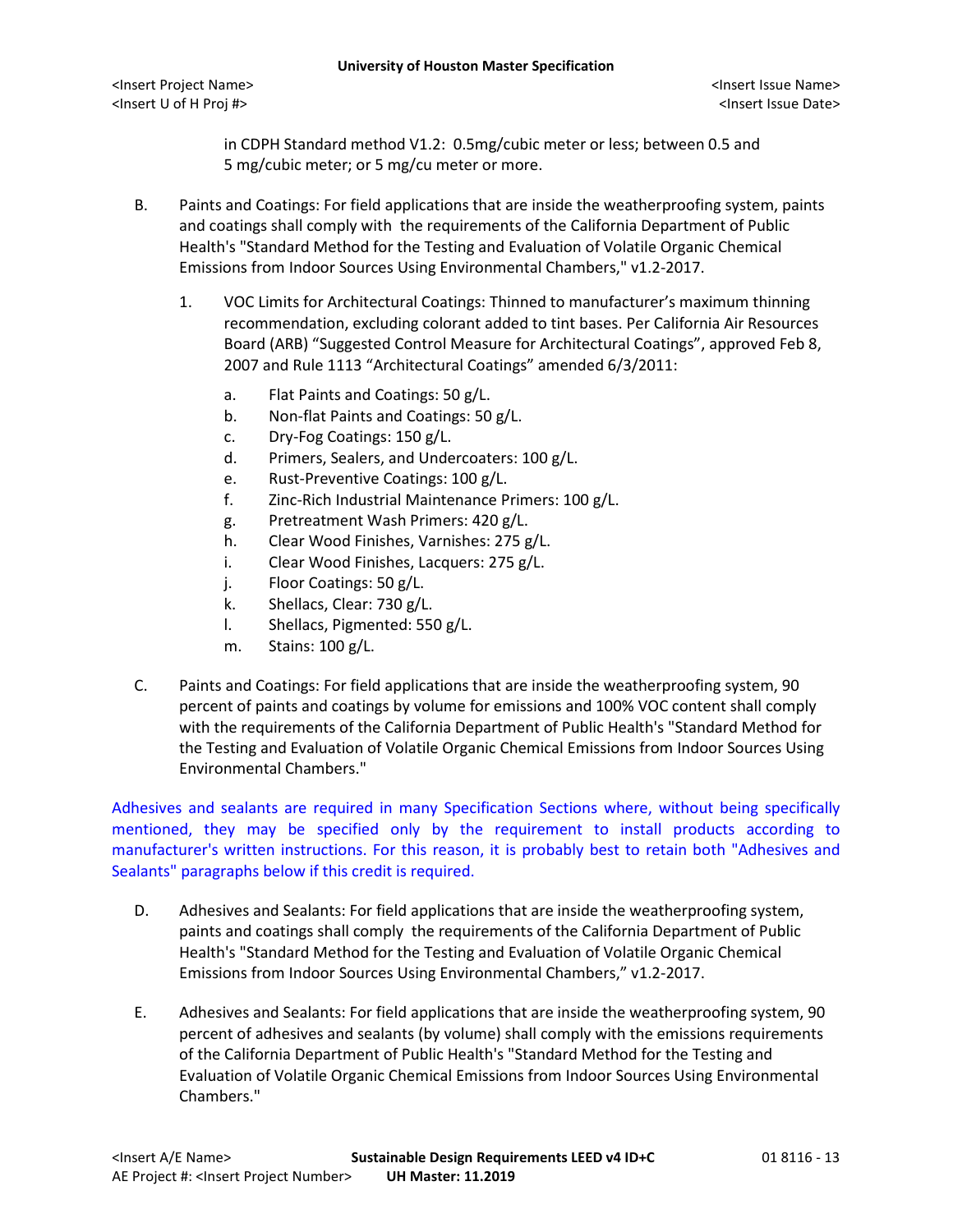F. Flooring: 100% of Flooring shall comply with the requirements of the California Department of Public Health's "Standard Method for the Testing and Evaluation of Volatile Organic Chemical Emissions from Indoor Sources Using Environmental Chambers," v1.2-2017.

If retaining "Composite Wood" Paragraph below, coordinate with Sections where composite wood products are specified to avoid conflicting requirements in those Sections.

- G. Composite Wood: Composite wood, agrifiber products, and adhesives shall be made using ultra-low-emitting formaldehyde (ULEF) resins as defined in the California Air Resources Board "Airborne Toxic Control Measure to Reduce Formaldehyde Emissions from Composite Wood Products" to meet the CARB ATCM for formaldehyde requirements of Ultra-low emitting formaldehyde (ULEF) resins or shall me made with no added formaldehyde.
- H. Ceilings and Walls: Ceilings, walls, and thermal insulation shall comply with the requirements of the California Department of Public Health's "Standard Method for the Testing and Evaluation of Volatile Organic Chemical Emissions from Indoor Sources Using Environmental Chambers," v1.2-2017, using the applicable exposure scenario.
	- 1. Manufacturer or 3rd party certification shall state the exposure scenario used to determine compliance.
	- 2. Claims of compliance for wet applied products shall state the amount applied in mass per surface area, also state the range of total VOCs after 14 days measured as specified in CDPH Standard.
		- a. 0.5mg/cubic meter or less;
		- b. Between 0.5 and 5 mg/cubic meter; or
		- c. 5 mg/cu meter or more.

## PART 3 - EXECUTION

- 3.1 NONSMOKING BUILDING AND CAMPUS
	- A. Smoking is not permitted within the building or anywhere on the University of Houston campus.
- 3.2 CONSTRUCTION WASTE MANAGEMENT
	- A. Comply with Division 01 Section "Construction Waste Management and Disposal."

## 3.3 CONSTRUCTION IAQ MANAGEMENT

A. Comply with SMACNA's "SMACNA IAQ Guideline for Occupied Buildings under Construction."

Coordinate first subparagraph below with Division 01 Section "Temporary Facilities and Controls." Identify air handlers and associated return-air inlets authorized by Owner for use during construction period.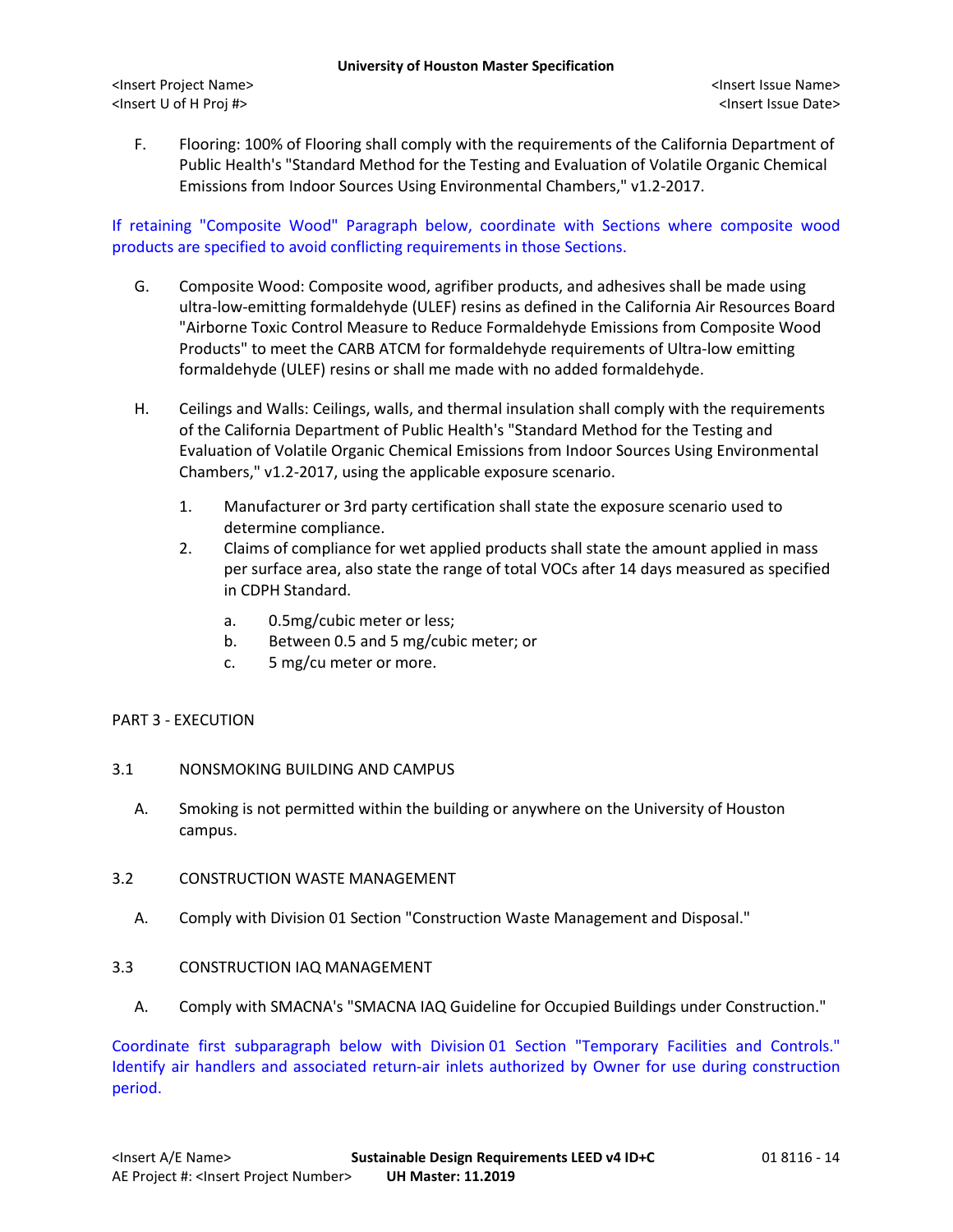- 1. If Owner authorizes use of permanent heating, cooling, and ventilating systems during construction period as specified in Division 01 Section "Temporary Facilities and Controls," install MERV 8 filter media at each return-air inlet for the air-handling system used during construction.
- 2. Remove temporary filter media before commencing HVAC system testing and balancing and before occupancy. Sequence Work for occupancy and HVAC system testing and balancing to occur after dust and dirt generating construction activities are complete.
- 3. Replace air filters installed in HVAC ductwork and equipment with filters indicated, immediately prior to occupancy.

## 3.4 IAQ ASSESSMENT

A. Flush-Out:

Project's mechanical engineer of record should verify that HVAC system design and equipment indicated are capable of delivering flush-out indicated. Provide HVAC system and equipment operating information necessary to achieve credit. If Project HVAC systems and equipment cannot suit requirement, consider requiring temporary systems and equipment.

1. After construction ends, prior to occupancy and with all interior finishes installed, perform a building flush-out by supplying a total volume of 14,000 cu. ft. (4 300 000 L) of outdoor air per sq. ft.  $(sq. m)$  of floor area while maintaining an internal temperature of at least 60 deg F (16 deg C) and a relative humidity of no higher than 60 percent.

In first subparagraph below, indicate operating procedure for each HVAC system and piece of equipment and the operating duration required for flush-out.

- a. <**Insert operating requirements**>.
- 2. If occupancy is desired prior to flush-out completion, the space may be occupied following delivery of a minimum of 3500 cu. ft.  $(1 070 000 L)$  of outdoor air per sq. ft. (sq. m) of floor area to the space. Once a space is occupied, it shall be ventilated at a minimum rate of 0.30 cfm per sq. ft. (1.52 L/s per sq. m) of outside air or the design minimum outside-air rate, whichever is greater. During each day of the flush-out period, ventilation shall begin a minimum of three hours prior to occupancy and continue during occupancy. These conditions shall be maintained until a total of 14,000 cu. ft./sq. ft. (4 300 000 L/sq. m) of outside air has been delivered to the space.

In subparagraph below, indicate operating procedure for each HVAC system and piece of equipment and the operating duration required for flush-out.

- a. <**Insert operating requirements**>.
- b. Begin flushout 3 hours before daily occupancy and continue throughout the occupied portion of the day.
- c. Volume: To be determined at LEED Conference.
- d. Duration of Flushout: To be determined at LEED Conference.
- e. If permanent filers are in place, replace used HVAC filtration media with new media. Remove any temporary filters or duct coverings installed as part of the construction indoor air quality management plan.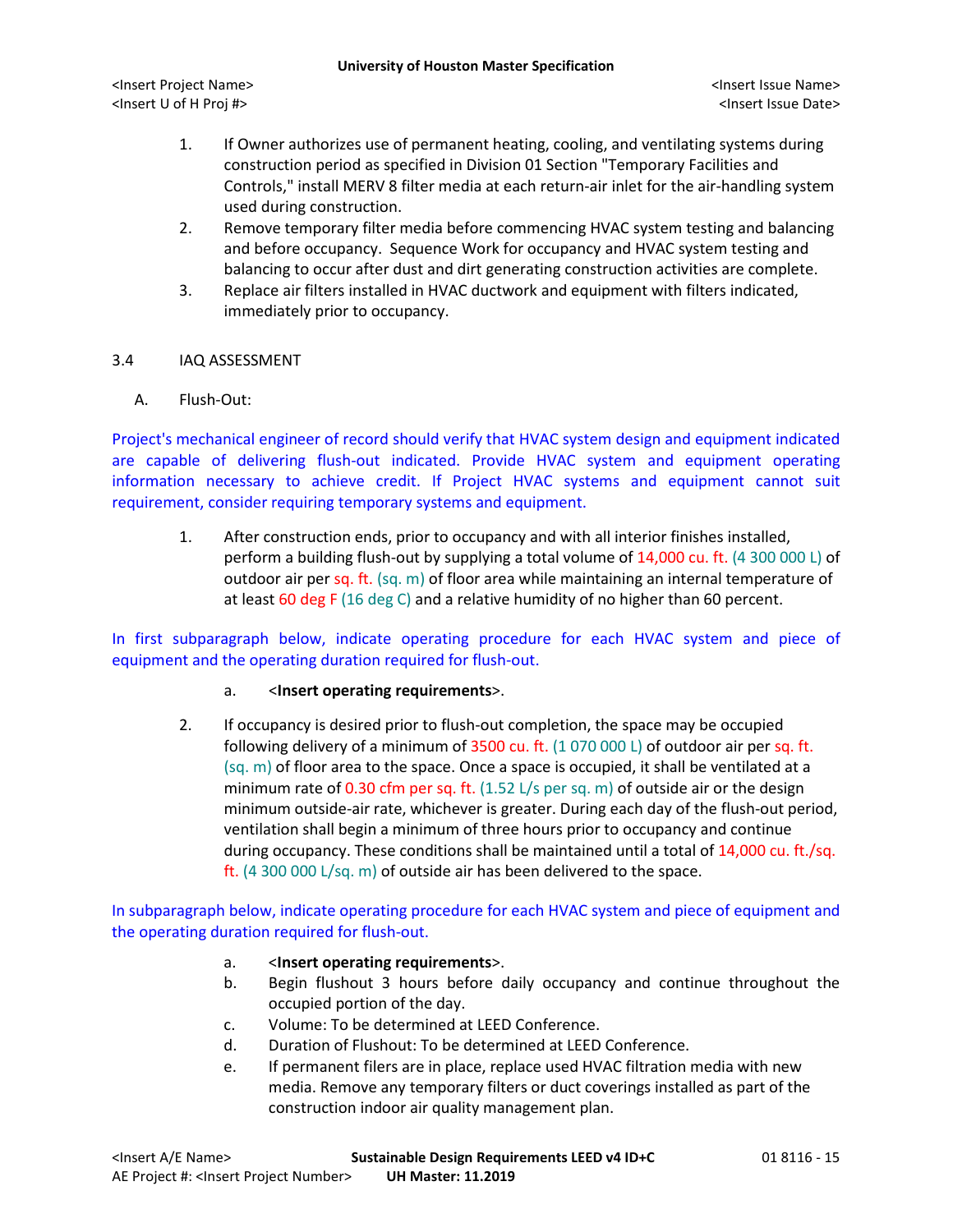B. Air-Quality Testing: [**Engage**] [**Owner will engage**] testing agency to perform the following:

The EPA standard referenced in first subparagraph below is available from Department of Commerce, National Technical Information Service.

- 1. Conduct baseline IAQ testing, after construction ends and prior to occupancy, using testing protocols consistent with the EPA's "Compendium of Methods for the Determination of Air Pollutants in Indoor Air," and as additionally detailed in the USGBC's "LEED Reference Guide for Interior Design and Construction v4."
- 2. Demonstrate that the contaminant maximum concentrations listed below are not exceeded:

Note that it may be necessary to comply with all requirements in Credit EQ 112 to comply with the limits specified in subparagraphs below.

- a. Formaldehyde: 27 ppb.
- b. Particulates (PM10): 50 micrograms/cu. m.
- c. Ozone: 0.075 ppm, according to ASTM D 5149.
- d. Total Volatile Organic Compounds: 500 micrograms/cu. m.
- e. 4-Phenylcyclohexene (4-PH): 6.5 micrograms/cu. m.
- f. Carbon Monoxide: 9 ppm and no greater than 2 ppm above outdoor levels.
- g. Target Chemicals in California Department of Public Health "Standard Method for the Testing and Evaluation of Volatile Organic Chemical Emissions from Indoor Sources Using Environmental Chambers," Table 4-1 (except formaldehyde): Allowable concentrations in California Department of Public Health "Standard Method for the Testing and Evaluation of Volatile Organic Chemical Emissions from Indoor Sources Using Environmental Chambers," Table 4-1.

First subparagraph below is part of LEED credit requirements but creates requirements that are contingent on field conditions that are unknown at time of bid and could influence bids. Also, requirements may result in claims for extra payment and time. Revise to suit office practice.

- 3. For each sampling point where the maximum concentration limits are exceeded, conduct additional flush-out with outdoor air and retest the specific parameter(s) exceeded to indicate the requirements are achieved. Repeat procedure until requirements have been met. When retesting noncomplying building areas, take samples from same locations as in the initial test. Take corrective action until requirements have been met.
- 4. Air-sample testing shall be conducted as follows:
	- a. All measurements shall be conducted prior to occupancy but during normal occupied hours, and with building ventilation system starting at the normal daily start time and operated at the minimum outside-air flow rate for the occupied mode throughout the duration of the air testing.
	- b. Building shall have all interior finishes installed, including, but not limited to, millwork, doors, paint, carpet, and acoustic tiles. Nonfixed furnishings, such as workstations and partitions, are required to be in place for the testing.
	- c. Number of sampling locations varies depending on the size of building and number of ventilation systems. For each portion of building served by a separate